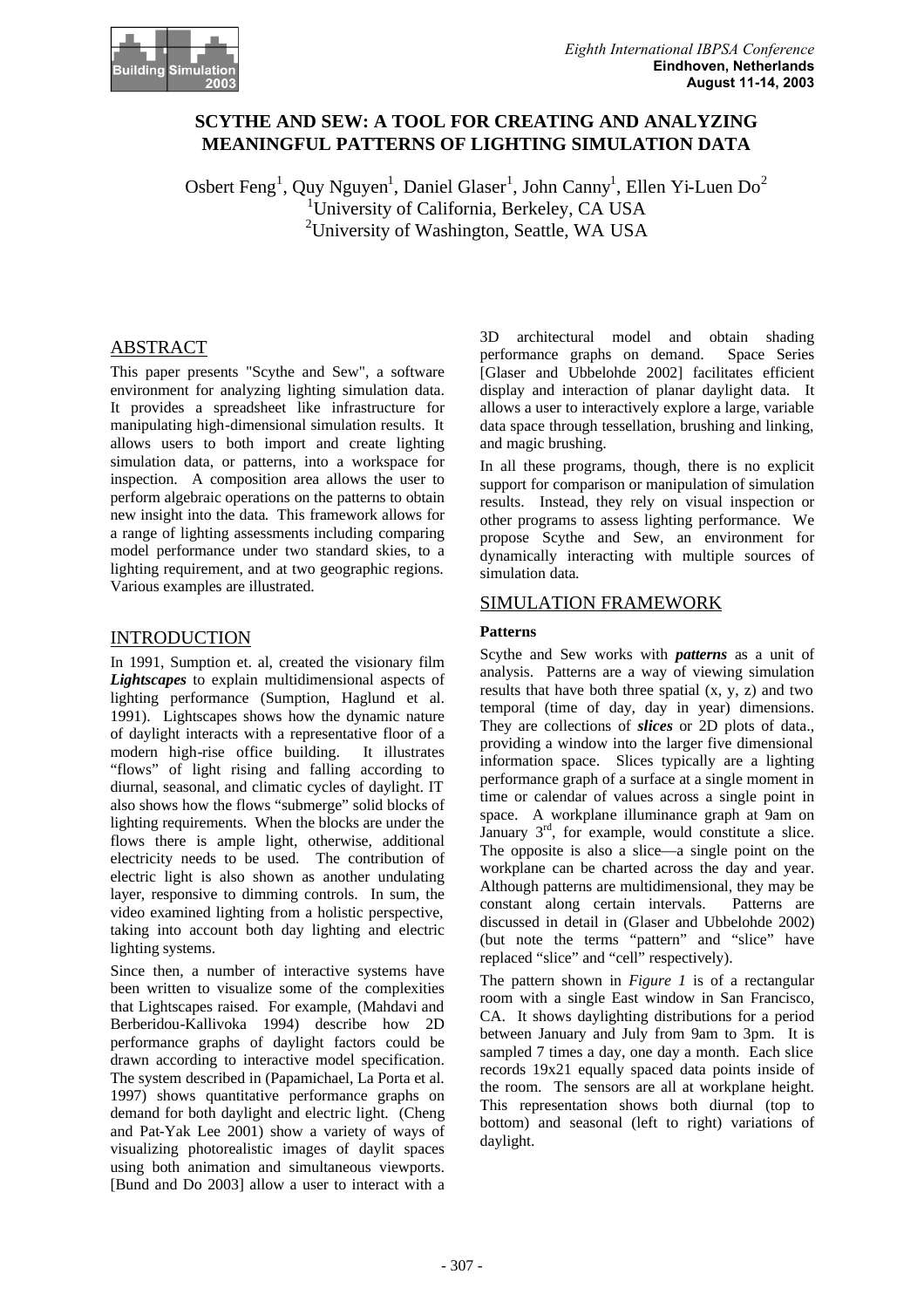

*Figure 1.An example of a pattern. A slice of data from January at 9am is highlighted.*

Each pattern is implemented as a set of vectors and bounds inside of the multi-dimensional simulation space, collectively referred to as the *view* of the pattern. Modifying the *view* allows multiple representations of the same data. *Figure 2* depicts a pattern using the same simulation data as *Figure 1*, but with a different *view*, yielding a different pattern. This view shows how light is distributed across the space with temporal variations. The temporal variations are the same as the axis shown in *Figure 1.*  This gives the graph variations within each slice of data.



*Figure 2. A time in space pattern. It shows calendars inside of space.*

### **Operators**

Although patterns are useful for seeing data, they are often not always ends in themselves. Architects often like to compare within, between or among building scenarios. For example, they may want to assess worst versus best-case scenarios for daylight availability. In this case, the simulation results could be subtracted between scenarios to find an answer. Alternatively, an architect may want to get a sense of the average amount of daylight a building receives also through computation. In these cases, simple algebraic operations can be used to answer these questions.

## **Manipulation**

Scythe and Sew allows users to manipulate patterns of data in a flexible way. Patterns can be joined together through algebraic operations in a composition area to create new combination patterns. These new patterns, in turn, can be further manipulated and analyzed. Hence, the environment takes a spreadsheet like approach of managing data. Scythe and Sew, though uses units of analysis that are sympathetic to the multidimensional aspects of daylight.

*Figure 3* is a conceptual diagram of Scythe and Sew. It consists of generators and two main interface regions. The generators create patterns for the workspace and composition areas. There are both external and internal generators. External generators are either computer programs or raw data files as in the case of measured data. We are using LightSketch [Glaser et al. 2003] to create datasets from day lit and electric lighting sources. Internal generators are built into the Scythe and Sew program for creating simple masks. Currently, the only implemented mask is a constant for managing illuminance requirements. Together these generators form a vocabulary for lighting analysis.

The two main interface regions, the workspace and composition area, are used to view and manipulate patterns. The workspace area is where patterns originate. Here a pattern can be resized or have its data values inspected. In the composition area, the user can manipulate the patterns. Patterns can be joined together through algebraic operations such as average and difference to create new patterns. These new patterns, in turn, can be further manipulated and analyzed and the results brought back to the workbench.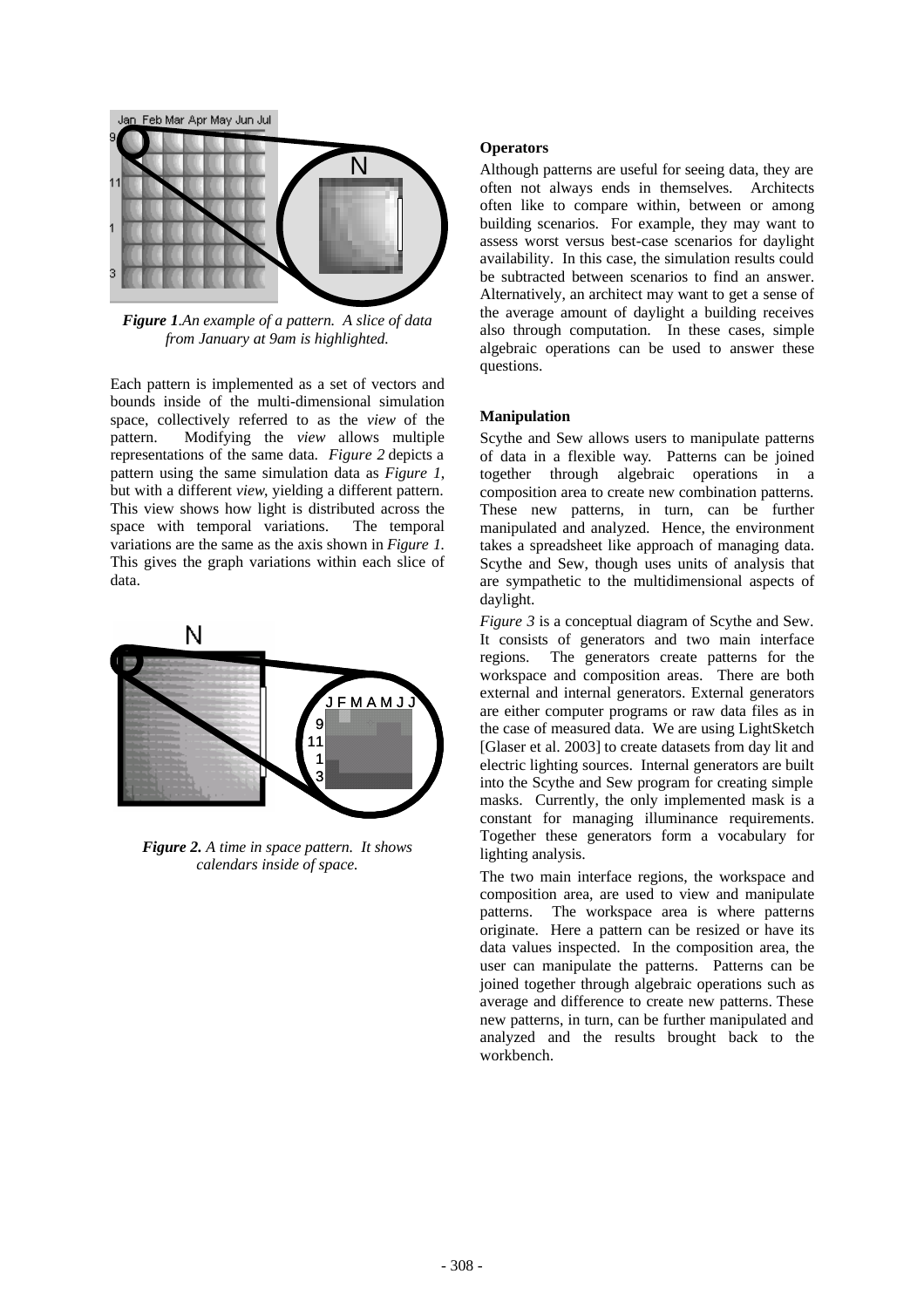

*Figure 3. A conceptual diagram of the major components of Scythe and Sew.*

*Figure 4* is a conceptual diagram of Scythe and Sew's workspace and composition areas in use. In a) two patterns from the workspace are dragged into the composition area. One pattern is generated from an external program such as LightSketch while the other an internal generator like a lighting requirement level. In b) an operator, such as difference, is selected and a new combination pattern is generated from the two patterns in the composition area. In c) all the patterns are brought back to the workbench area and d) are available for inspection.



*Figure 4. This storyboard illustrates how patterns can be manipulated across workspace and composition areas. Dotted arrows represent a userinitiated drag and drop; dashed arrow the creation of a new pattern after button press.* 

### **Color maps**

Color maps consist of colors and the numerical scales to which they correspond. Scythe and Sew uses them to paint the data onto the screen, allowing users to quickly visualize lighting quantities that vary over both time and space. Color maps can also represent negative lighting values that appear when operations are performed on simulation data. By utilizing different color maps for the positive and negative scales, users can easily identify which portions of a composition are below zero and which are above zero. The color maps built into Scythe & Sew utilize standard color schemes, including grayscales, heated body, and rainbow scales. Both positive and negative scales have independently controlled color maps. These scales are mapped onto numerical scales in various ways, including linear and logarithmic maps. *Figure 5* illustrates the color map used for charts in this paper<sup>1</sup>.



*Figure 5. Grayscale color map with units in Lux. Positive Lux are lightly shaded, while negative values are black.*

# DISCUSSION

This section illustrates how Scythe and Sew can be used to analyze a range of lighting analysis problems. It shows how this tool can be used to assess different sky models, site conditions, and electric lighting integration consequences. The program LightSketch is used to generate the architectural models and datasets used by Scythe and Sew. It should be noted that Scythe and Sew is an intermediary program and the validity of its data is limited by the simulation source, in this case LightSketch.

*Figure 8* shows a simple rectangular model with an East window. Its geometry was produced by a few pen strokes using LightSketch. The program generates a 3D model with standard dimensions from the 2D sketch input. LightSketch has links to the Radiance lighting simulation engine and can output both photorealistic images and abstract illumination values. This output can be passed to Scythe and Sew, which draws the lighting values and images onto patterns.

 $\overline{a}$ 

<sup>&</sup>lt;sup>1</sup> black was used to represent all negative values due to the limited bandwidth of the grayscale colormap.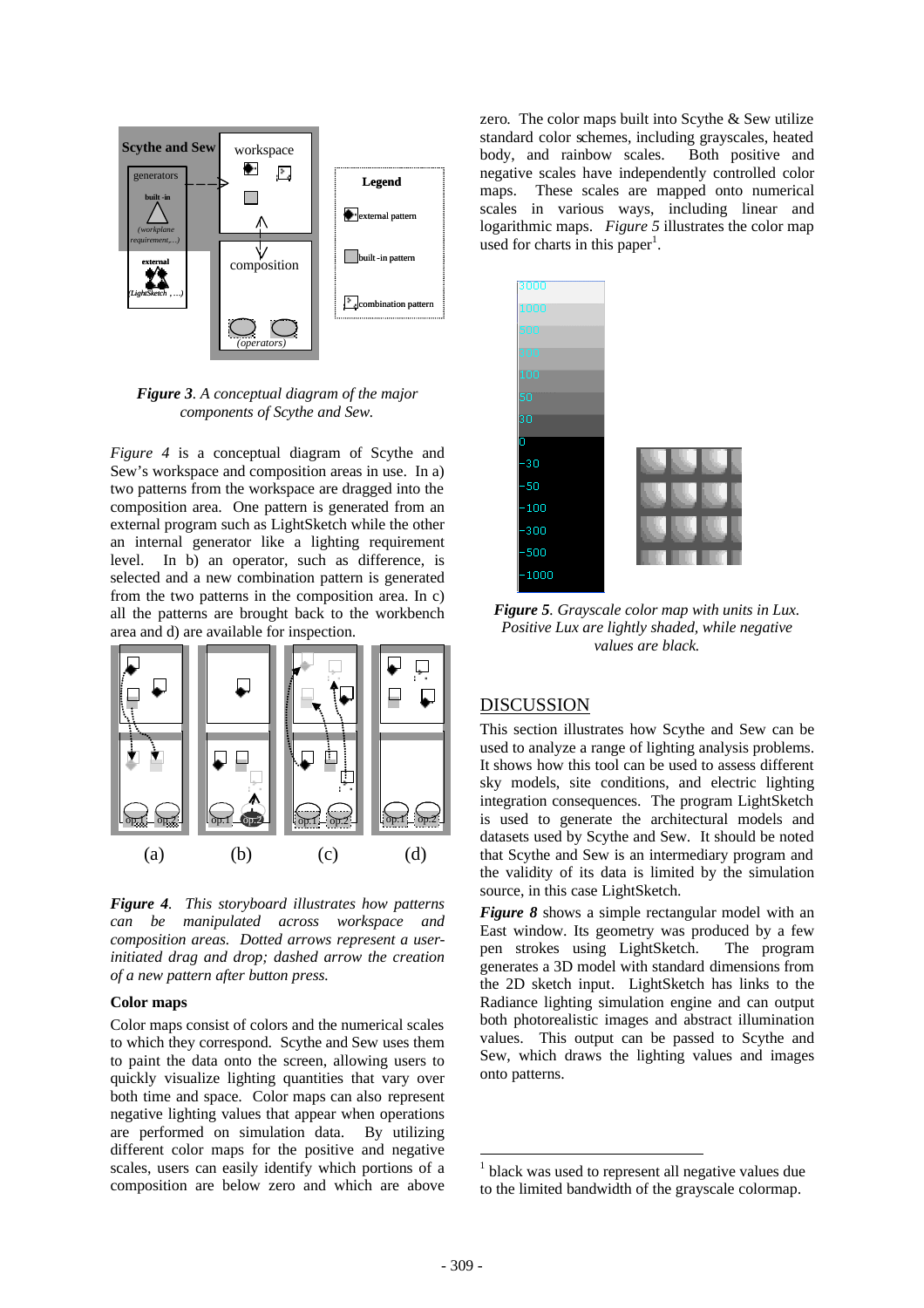

*Figure 6. A rectangular model with a single eastern window drawn in Lightsketch. (clockwise from upper left) sketching 2 walls, recognition of walls, drawing 2 more walls, sketching a window*

### **Model Performance Under Different Sky Conditions**

Figures 7-9 show a sequence describing how Scythe and Sew can compute the differences between simulation results using two sky models. Figure 8 shows simulation results for the model drawn in under CIE clear sky conditions. This pattern initially appears in the workspace area of Scythe and Sew. It shows how the model performs from January to December, 9 am to 3 pm. It can be seen that in the morning, during summer hours, there is an abundance of daylight. Also daylight availability decreases as the day goes on. Seasonal variations appear minor except for the early morning hours.



*Figure 8. The rectangular model with a single East window simulated under clear skies.* 

*Figure 9* is an image or the same rectangular model under overcast skies. It differs from *Figure 8* in at least three main aspects. First, there is visibly less regions of high illimunance in the morning hours. Secondly, the light is spread more evenly in the room. In particular, there is less variation along the north/south axis due to the light source which only varies by altitude. The last observed difference is that the model under overcast sky appears to get brighter towards noon while the clear sky model gets darker. This is due to the sun's visibility to the eastern window only during clear sky conditions. .



*Figure 9. The rectangular model with a single East window simulated under overcast skies.*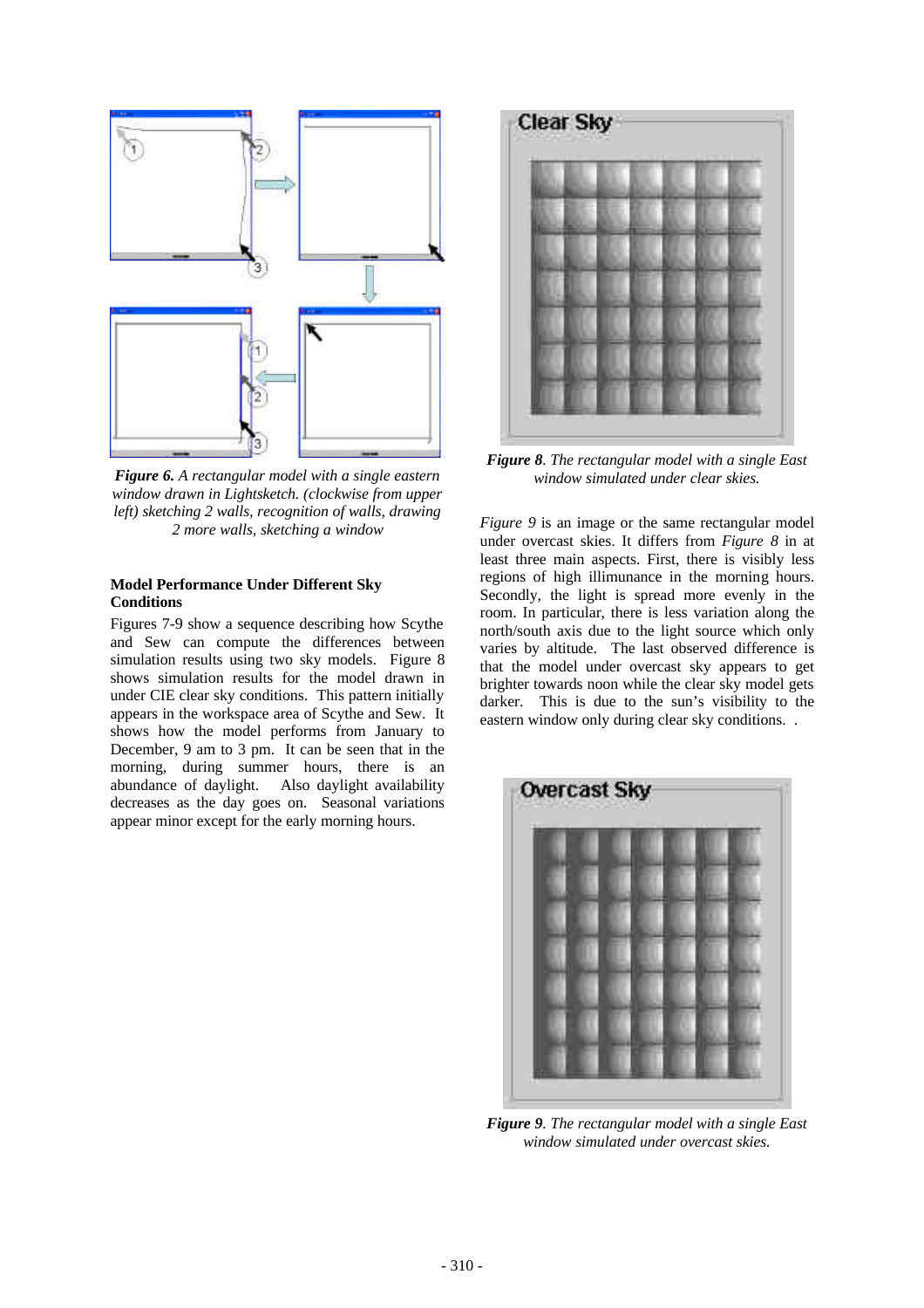*Figure 10* is a combination pattern created though Scythe and Sew. It is created in a similar fashion that is demonstrated in Figure 4. Namely the patterns in Figures 6 and 7 are brought to the workspace area and their difference is taken. The automatic titling of the pattern as "x-y" indicates that this is a combination pattern subtracting y from x.

The results show quantitatively how much more light is present during a clear versus cloudy sky. Confirming our observations, it shows that more daylight is available in the mornings for sunny skies (the light regions) and afternoons for overcast conditions (drawn in black). This example shows that a clear sky model does not perform better than overcast in all cases. Hence, "best" and "worst" case assumptions about sky models are contingent on temporal factors. In other words, sometimes overcast skies cast more light into windows than clear skies do.



*Figure 10. Clear versus overcast sky performance for a square room with an east window.*

*Figure 11* shows the comparison between clear and overcast skies for a rectangular room with a single north-facing window. It can be seen that there is more available daylight throughout most the year with overcast skies. This is illustrated by the dominating black (negative) regions.



*Figure 11. Clear versus overcast sky performance for a square room with a north window.*

#### **Assessing Lighting Requirements**

Scythe and Sew can be used to assess lighting requirements. One simple measure of lighting quality is whether there is *enough* light at the workplane. A lighting designer, for example, may prefer ambient light to be at around 300Lux. Understanding when and where daylight meets this level has direct energy consequences. Times when daylight does not meet an illuminance requirement will be buttressed by the electric lighting system. With Scythe and Sew, identifying these times and severity can be accomplished using a constant pattern and difference operator.

Figure 12 shows such a construction. The three patterns in the composition area represent a constant workplane requirement, the available daylight, and its performance (from left to right). The constant pattern is generated from within Scythe and Sew, the available daylight was provided by using LightSketch, and the result was created by pressing the "Difference" operator in the composition area. It shows that for most parts of the year the northern side of the room receives ample daylight while the southern side is deficient. The constant pattern can be dynamically changed and, since it is linked, will update the performance pattern accordingly.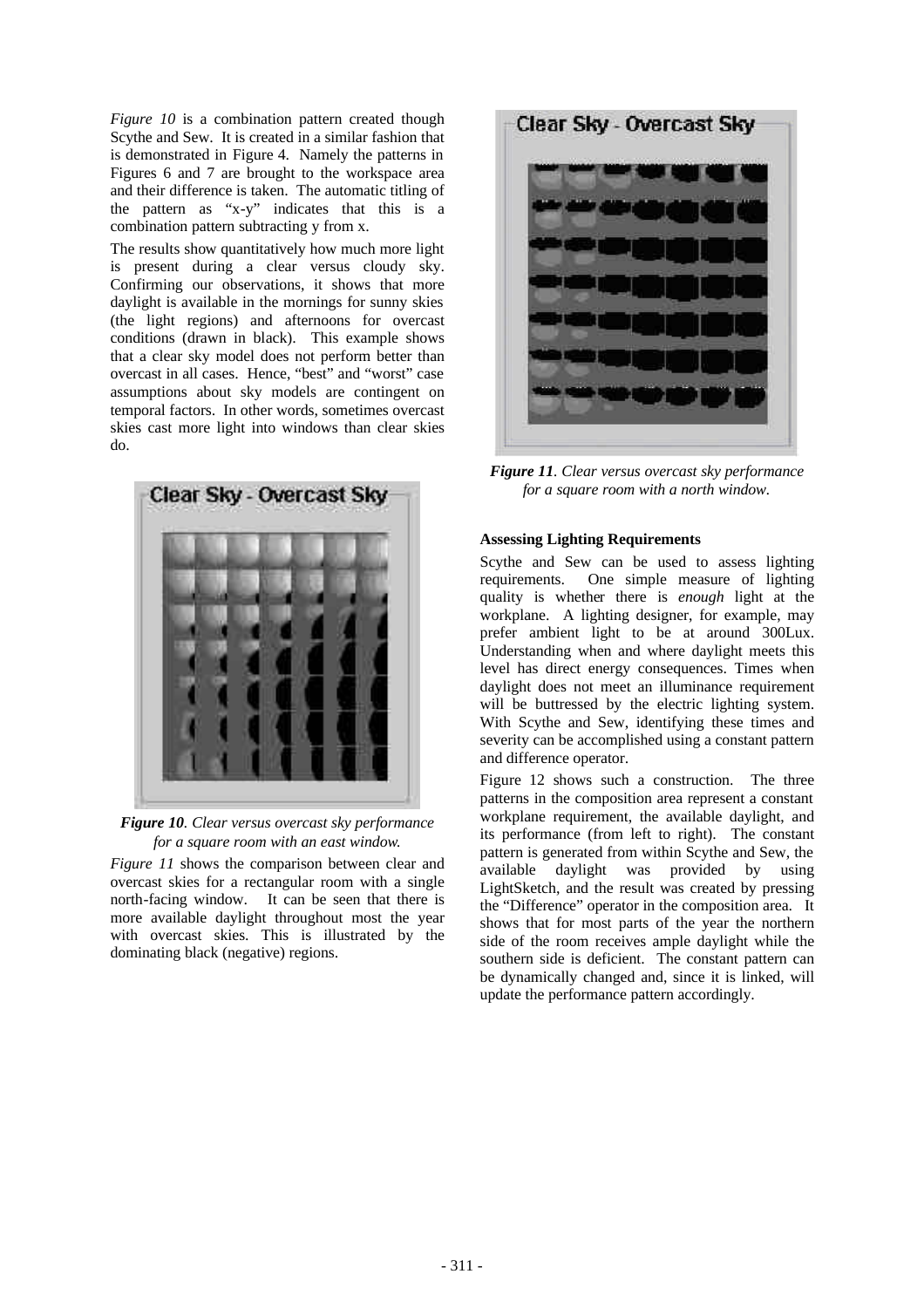



#### **Comparing Geographic Regions**

Scythe and Sew can also make apparent how differences in climate and location affect daylight availability. Measured TMY-2 data is used for input to the Perez [Perez et al. 1990] all-weather sky model. This is used for a rectangular room with a single southern window. *Figure 13* compares two cities, Los Angeles and San Francisco, from January 1 through  $15<sup>th</sup>$ , 10am to 2pm. Although there are some noticeable differences between the data sets (e.g. January  $4<sup>th</sup>$  in San Francisco is significantly darker than Los Angeles), it is difficult to compare most of the times that have similar looking shapes.



*Figure 13. Daylight simulation for a room with a single southern window in (top) San Francisco and (bottom) Los Angeles constituted with TMY-2 data. The x-axis represents January day and y-axis hour.*

The difference operator, once again, can reveal the disparities in light levels for these two settings (*Figure 14*). This plot shows a high variance in daylight performance between cities. Although the image shows that January  $4<sup>th</sup>$  has uniformly more sunlight in Los Angeles than San Francisco (indicated by the light values from 10am to 2pm), there are no other days when this occurs. Instead, the combination pattern describes conditions where neither location has uniformly more light. This phenomenon is likely due to the low quality simulation settings used by Lightsketch to generate this data set. Hence, Scythe and Sew can make apparent limitations in simulation settings too.



*Figure 14. Difference between Los Angeles and San Francisco models Gray regions show where Los Angeles has more daylight while black regions San Francisco.* 

#### **Comparing Sky Models**

As an extended example, Scythe and Sew can assess whether a CIE intermediate sky model can be reconstituted from two others. To do this requires some algebraic manipulation. Specifically we can ask Scythe and Sew to average the results of simulating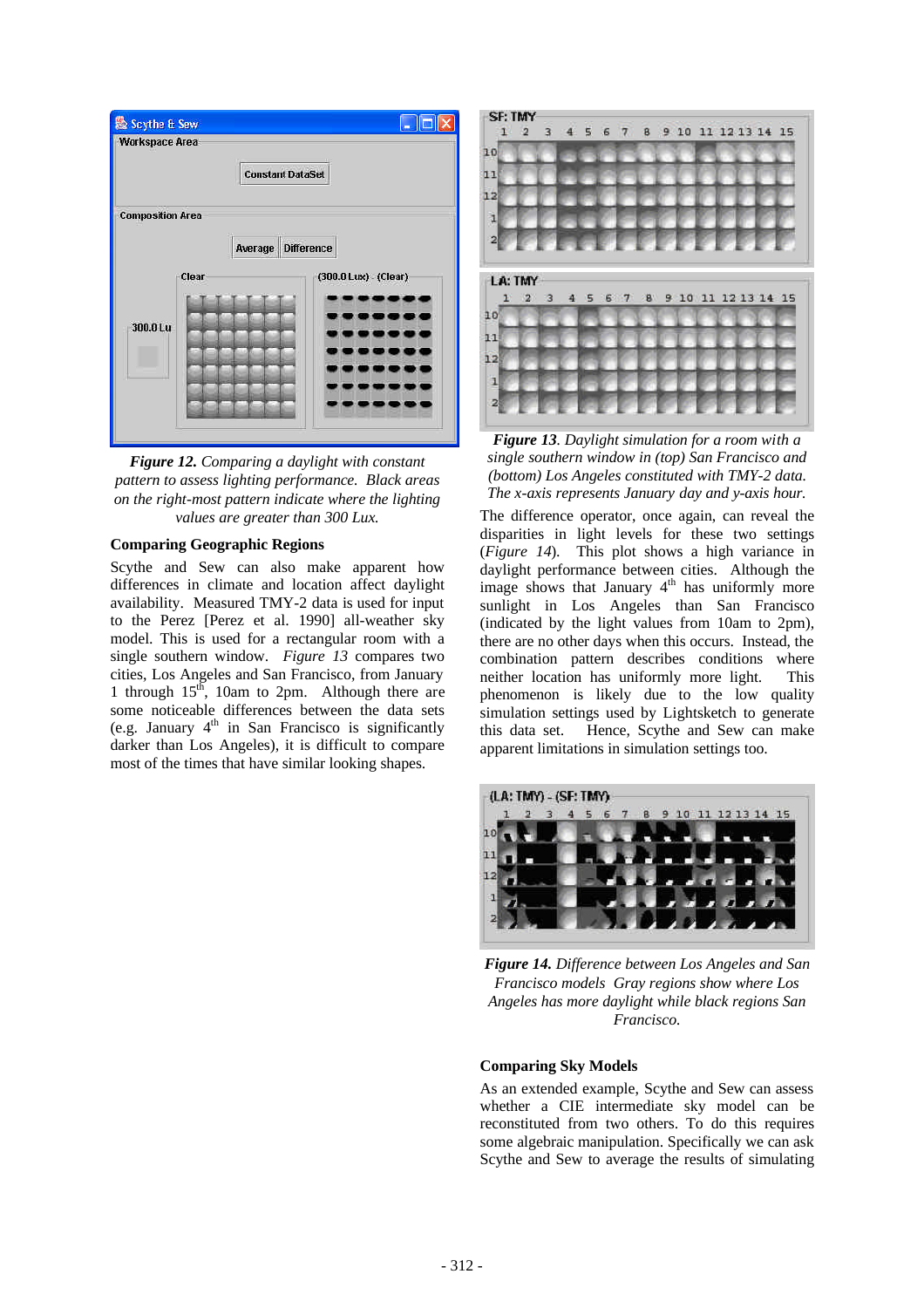CIE clear and overcast skies and compare it with the CIE intermediate standard.

*Figure 13* illustrates the construction of this sequence of operations. First, the simulation results were generated for a model with a single north facing window in Lightsketch. Next, simulation results were computed for CIE clear, intermediate, and overcast skies. Scythe and Sew imports each as a pattern labeled "Clear" "Intermediate" and "Overcast" respectively. Once these patterns appear in the workspace area of Scythe and Sew, they can be composed together to solve the problem.

The sequence is as follows. The "Clear" and "Overcast" patterns are brought to the composition area and the average operator is invoked. This creates a new combination pattern labeled "Average(Clear, Overcast") is created in the composition area. The "Clear and Overcast patterns

can be removed fand and the "Intermediate" pattern brought into the composition area. Here, the two patterns can be compared with the subtraction operator. It produces a fifth pattern, "Avg(clear, overcast) – Inter."). This final pattern shows the differences between intermediate skies produced from different sources.

It can be seen that the model simulated with the CIE intermediate sky specification performs worse, on average, than the averaged sky. A notable exception is the early morning hour, where the intermediate sky performs better in the spring and summer months. Thus, the average of the performance of a clear and overcast model over-estimates the lighting of a CIE intermediate sky. This conclusion, though, is limited to the single model tested.



**Figure 15** *Intermediate skies as constituted by averaging CIE clear and overcast versus the CIE intermediate standard using our a model with a single north facing window.*